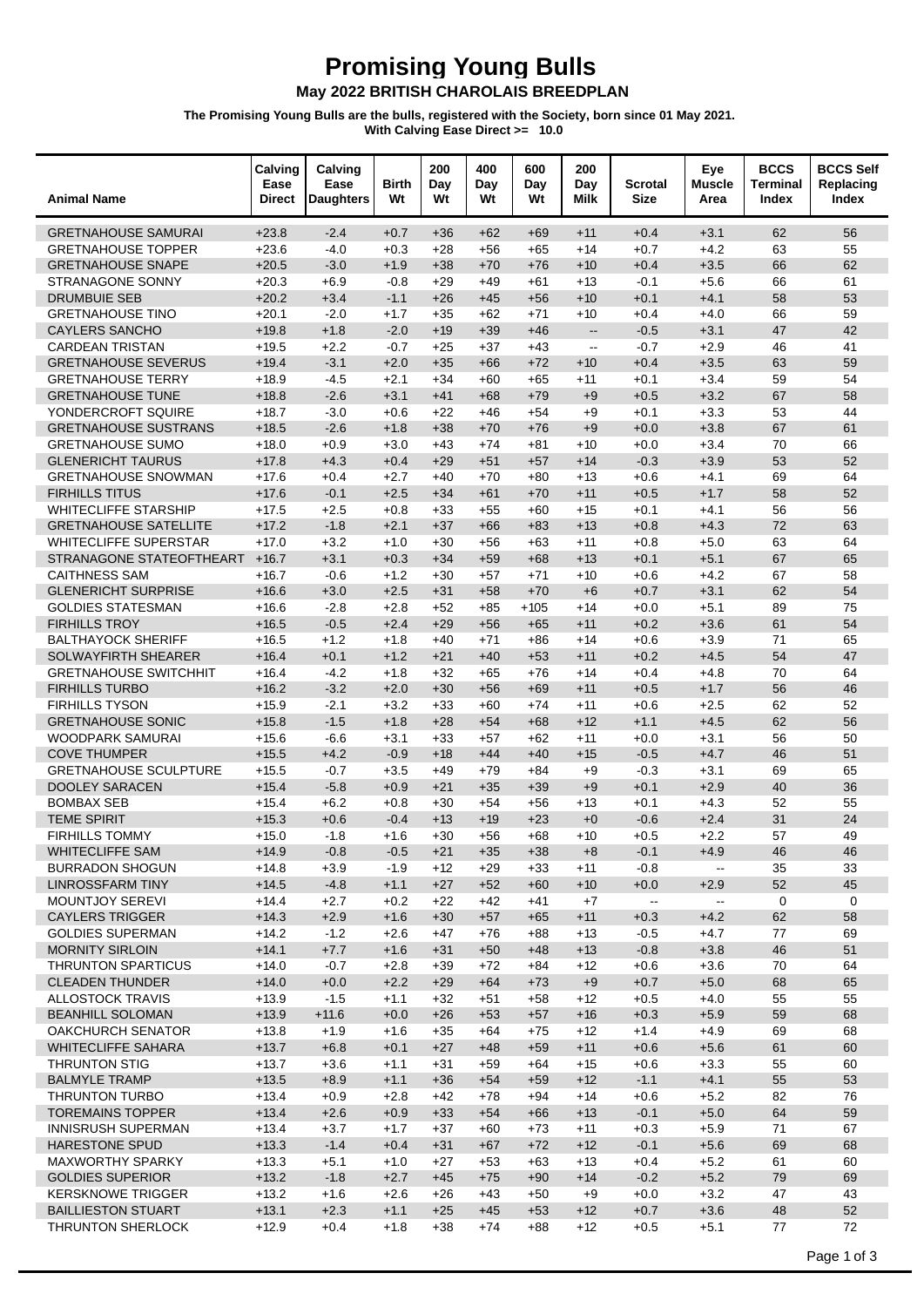## **Promising Young Bulls<br>May 2022 BRITISH CHAROLAIS BREEDPLAN**

The Promising Young Bulls are the bulls, registered with the Society, born since 01 May 2021.<br>With Calving Ease Direct >= 10.0

| <b>Animal Name</b>                                 | Calving<br>Ease<br><b>Direct</b> | Calving<br>Ease<br><b>Daughters</b> | <b>Birth</b><br>Wt | 200<br>Day<br>Wt | 400<br>Day<br>Wt | 600<br>Day<br>Wt | 200<br>Day<br>Milk                            | Scrotal<br><b>Size</b> | Eye<br><b>Muscle</b><br>Area | <b>BCCS</b><br>Terminal<br><b>Index</b> | <b>BCCS Self</b><br>Replacing<br>Index |
|----------------------------------------------------|----------------------------------|-------------------------------------|--------------------|------------------|------------------|------------------|-----------------------------------------------|------------------------|------------------------------|-----------------------------------------|----------------------------------------|
| <b>FIRHILLS TROJAN</b>                             | $+12.8$                          | $-0.1$                              | $+3.6$             | $+32$            | $+62$            | $+73$            | $+11$                                         | $+0.6$                 | $+3.8$                       | 64                                      | 58                                     |
| <b>CAITHNESS SETH</b>                              | $+12.7$                          | $+1.2$                              | $+1.3$             | $+24$            | $+48$            | $+50$            | $+11$                                         | $+0.2$                 | $+3.5$                       | 49                                      | 49                                     |
| <b>STRANAGONE TURBO</b>                            | $+12.6$                          | $+3.8$                              | $+1.3$             | $+35$            | $+55$            | $+68$            | $+12$                                         | $-0.6$                 | $+6.2$                       | 69                                      | 62                                     |
| <b>GRETNAHOUSE SHOTPUT</b>                         | $+12.6$                          | $-0.6$                              | $+2.8$             | $+37$            | $+62$            | $+76$            | $+15$                                         | $+0.3$                 | $+3.6$                       | 63                                      | 56                                     |
| <b>THRUNTON STIRLING</b>                           | $+12.5$                          | $+0.6$                              | $+3.3$             | $+49$            | $+86$            | $+97$            | $+16$                                         | $+0.4$                 | $+3.9$                       | 79                                      | 76                                     |
| <b>CAYLERS TRENT</b>                               | $+12.5$                          | $+3.3$                              | $+1.2$             | $+25$            | $+41$            | $+54$            | $+12$                                         | $+0.5$                 | $+4.1$                       | 54                                      | 50                                     |
| <b>INKERMAN TOTE</b>                               | $+12.5$                          | $-3.5$                              | $+2.8$             | $+42$            | $+70$            | $+83$            | $+11$                                         | $+0.7$                 | $+2.4$                       | 65                                      | 58                                     |
| <b>DRUMBUIE STUART</b>                             | $+12.5$                          | $\overline{a}$                      | $-1.6$             | $+21$            | $+44$            | $+56$            | $\mathbb{L}^{\mathbb{L}}$                     | $+0.2$                 | $\mathbb{L}^2$               | 0                                       | 0                                      |
| <b>WENSLEYDALE SEETHESTARS</b>                     | $+12.4$                          | $+7.9$                              | $+2.0$             | $+30$            | $+58$            | $+69$            | $+11$                                         | $+0.6$                 | $+4.8$                       | 63                                      | 60                                     |
| <b>INNISRUSH SEBASTIAN</b>                         | $+12.3$                          | $+9.7$                              | $+1.4$             | $+30$            | $+53$            | $+57$            | $+10$                                         | $+0.1$                 | $+6.1$                       | 61                                      | 65                                     |
| PARKHALL SHELBY                                    | $+12.3$                          | $\overline{\phantom{a}}$            | $+1.6$             | $+36$            | $+54$            | $+66$            | $\mathord{\hspace{1pt}\text{--}\hspace{1pt}}$ | $+0.5$                 | $\mathbf{L}$                 | 54                                      | 54                                     |
| <b>GRETNAHOUSE SIRIUS</b>                          | $+12.3$                          | $-1.1$                              | $+3.2$             | $+39$            | $+70$            | $+85$            | $+14$                                         | $+0.6$                 | $+4.0$                       | 70                                      | 61                                     |
| <b>BALTHAYOCK TORQUIL</b>                          | $+12.3$                          | $+3.7$                              | $+2.9$             | $+42$            | $+78$            | $+89$            | $+13$                                         | $+0.5$                 | $+4.8$                       | 74                                      | 72                                     |
| <b>GRETNAHOUSE THEROCK</b>                         | $+12.3$                          | $+1.0$                              | $+3.7$             | $+41$            | $+69$            | $+83$            | $+13$                                         | $+0.9$                 | $+4.3$                       | 70                                      | 64                                     |
| <b>WHITECLIFFE STEPHEN</b>                         | $+12.2$                          | $+3.2$                              | $+2.6$             | $+38$            | $+63$            | $+73$            | $+13$                                         | $+0.0$                 | $+4.0$                       | 62                                      | 57                                     |
| <b>SEABARN TRIUMPH</b>                             | $+12.2$                          | $+2.7$                              | $+2.1$             | $+27$            | $+45$            | $+51$            | $+7$                                          | $+1.3$                 | $+3.6$                       | 47                                      | 49                                     |
| <b>GLENERICHT SONNY</b>                            | $+12.1$                          | $+2.8$                              | $+2.8$             | $+27$            | $+53$            | $+68$            | $+13$                                         | $+0.6$                 | $+3.9$                       | 59                                      | 53                                     |
| MOUNTJOY SYMPHONY                                  | $+12.1$                          | $+4.3$                              | $+1.0$             | $+24$            | $+48$            | $+55$            | $+6$                                          | $-0.2$                 | $\sim$                       | 54                                      | 51                                     |
| SOLWAYFIRTH SENNA<br><b>SOLO SOLAR</b>             | $+12.0$<br>$+11.9$               | $-3.5$<br>$-1.6$                    | $+1.2$<br>$+1.2$   | $+26$<br>$+27$   | $+41$<br>$+53$   | $+45$<br>$+56$   | $+10$<br>$+10$                                | $-0.7$                 | $+4.0$<br>$+3.3$             | 47<br>50                                | 42<br>50                               |
| <b>TWEEDDALE SHERGAR</b>                           | $+11.8$                          | $-1.8$                              | $+2.8$             | $+43$            | $+78$            | $+84$            | $+9$                                          | $+0.3$<br>$-0.6$       | $+3.0$                       | 68                                      | 60                                     |
| <b>GRETNAHOUSE STICKLER</b>                        | $+11.8$                          | $+1.8$                              | $+1.9$             | $+34$            | $+58$            | $+74$            | $+14$                                         | $+0.9$                 | $+4.0$                       | 64                                      | 60                                     |
| <b>BROOMLOAN STEVIE</b>                            | $+11.8$                          | $-0.2$                              | $+2.7$             | $+33$            | $+55$            | $+67$            | $+9$                                          | $+1.0$                 | $+4.3$                       | 60                                      | 56                                     |
| <b>THRUNTON STARMAN</b>                            | $+11.7$                          | $-3.3$                              | $+1.5$             | $+35$            | $+64$            | $+74$            | $+12$                                         | $+0.7$                 | $+5.2$                       | 67                                      | 68                                     |
| <b>GLENERICHT TRAVIS</b>                           | $+11.7$                          | $+3.5$                              | $+0.4$             | $+19$            | $+29$            | $+41$            | $+13$                                         | $+0.7$                 | $+4.9$                       | 47                                      | 46                                     |
| SOLWAYFIRTH SNIPER                                 | $+11.7$                          | $+1.2$                              | $+2.3$             | $+22$            | $+37$            | $+52$            | $+10$                                         | $+0.2$                 | $+4.1$                       | 48                                      | 42                                     |
| <b>DRUMBUIE SNAPE</b>                              | $+11.7$                          | $+1.2$                              | $-0.9$             | $+23$            | $+50$            | $+61$            | $\mathord{\hspace{1pt}\text{--}\hspace{1pt}}$ | $+0.1$                 | $+4.4$                       | 57                                      | 53                                     |
| <b>HARESTONE TOPGUN</b>                            | $+11.7$                          | $+0.9$                              | $+1.1$             | $+35$            | $+56$            | $+72$            | $+14$                                         | $+0.5$                 | $+4.8$                       | 66                                      | 60                                     |
| <b>THRUNTON TALENT</b>                             | $+11.6$                          | $-1.4$                              | $+1.1$             | $+30$            | $+50$            | $+55$            | $+12$                                         | $+0.0$                 | $+3.2$                       | 51                                      | 49                                     |
| SOLWAYFIRTH STINGRAY                               | $+11.6$                          | $+2.9$                              | $+2.3$             | $+28$            | $+50$            | $+63$            | $+14$                                         | $+0.2$                 | $+4.7$                       | 59                                      | 54                                     |
| STRANAGONE SAVVY                                   | $+11.6$                          | $-1.1$                              | $+2.2$             | $+33$            | $+56$            | $+72$            | $+8$                                          | $+0.5$                 | $+4.3$                       | 64                                      | 53                                     |
| <b>GLENERICHT TENNANT</b>                          | $+11.6$                          | $+5.3$                              | $+2.6$             | $+24$            | $+42$            | $+54$            | $+11$                                         | $+0.3$                 | $+5.2$                       | 56                                      | 53                                     |
| SOLWAYFIRTH SPARTACUS                              | $+11.6$                          | $+1.9$                              | $+2.0$             | $+31$            | $+49$            | $+56$            | $+11$                                         | $-0.6$                 | $+4.2$                       | 55                                      | 50                                     |
| <b>CRUMMER SPARKY</b>                              | $+11.6$                          | $+8.2$                              | $+1.8$             | $+32$            | $+61$            | $+74$            | $+13$                                         | $+0.1$                 | $+6.0$                       | 71                                      | 69                                     |
| <b>TEME TITANIUM</b>                               | $+11.6$                          | $-2.4$                              | $+2.2$             | $+28$            | $+46$            | $+56$            | $+10$                                         | $-0.2$                 | $+3.3$                       | 52                                      | 44                                     |
| <b>MIDLOCK SILVER</b>                              | $+11.6$                          | $+2.4$                              | $+0.4$             | $+21$            | $+37$            | $+41$            | $+8$                                          | $-0.7$                 | $+4.3$                       | 45                                      | 43                                     |
| <b>ARGLAM TOBY</b>                                 | $+11.6$                          | $+3.4$                              | $+0.7$             | $+24$            | $+40$            | $+42$            | $+7$                                          | $-0.1$                 | $+3.4$                       | 41                                      | 43                                     |
| <b>THURSO THISTLE</b>                              | $+11.5$                          | $-1.5$                              | $+0.2$             | $+23$            | $+56$            | $+63$            | $+11$                                         | $-0.1$                 | $\sim$                       | 57                                      | 54                                     |
| <b>BALTHAYOCK THANE</b>                            | $+11.5$                          | $+2.3$                              | $+3.4$             | $+41$            | $+70$            | $+87$            | $+14$                                         | $+1.1$                 | $+4.3$                       | 73                                      | 67                                     |
| <b>BRAMPTON SURFSUP</b>                            | $+11.5$                          | $-1.1$                              | $+1.2$             | $+21$            | $+41$            | $+43$            | $+7$                                          | $+0.3$                 | $+2.4$                       | 38                                      | 39                                     |
| <b>WHITECLIFFE SAMSON</b>                          | $+11.5$                          | $-0.7$                              | $+1.8$             | $+36$            | $+58$            | $+68$            | $+15$                                         | $+0.1$                 | $+4.7$                       | 61                                      | 58                                     |
| <b>BROGHER SOMEMACHINE</b>                         | $+11.5$                          | $+8.0$                              | $+1.4$             | $+30$            | +61              | $+73$            | +13                                           | $+0.2$                 | $+6.3$                       | 71                                      | 69                                     |
| <b>CULMVALE SUFFERN</b>                            | $+11.4$                          | $+8.8$                              | $+1.3$             | $+32$            | $+61$            | $+71$            | $+17$                                         | $+0.3$                 | $+5.8$                       | 67                                      | 68                                     |
| <b>HODGES STERLING</b>                             | $+11.4$                          | $-4.7$                              | $+1.8$             | $+24$            | $+48$            | $+54$            | $+7$                                          | $+0.5$                 | $+2.8$                       | 47                                      | 44                                     |
| <b>MONTGOMERY TRYSOR</b><br><b>CAYLERS TROOPER</b> | $+11.4$                          | $+8.9$                              | $+0.9$             | $+25$            | $+53$            | $+60$            | $+14$                                         | $+0.3$                 | $+5.1$                       | 57                                      | 60                                     |
| <b>WOODPARK TOM</b>                                | $+11.3$<br>$+11.3$               | $+4.1$<br>$-3.4$                    | $+1.2$<br>$+2.1$   | $+24$<br>$+32$   | $+39$<br>$+56$   | $+49$<br>$+65$   | +11<br>$+12$                                  | $+0.1$<br>$+0.0$       | $+3.6$<br>$+4.1$             | 48<br>58                                | 44<br>54                               |
| <b>RAMRAD SPENCER</b>                              | $+11.3$                          | $+7.1$                              | $+1.4$             | $+26$            | $+51$            | $+55$            | $+13$                                         | $-0.4$                 | $+4.9$                       | 54                                      | 57                                     |
| <b>THRUNTON TRADEMARK</b>                          | $+11.2$                          | $-0.1$                              | $+0.4$             | $+24$            | $+48$            | $+53$            | $+12$                                         | $+1.1$                 | $+3.8$                       | 49                                      | 54                                     |
| SANDELFORD THOR                                    | $+11.2$                          | $+0.6$                              | $+2.3$             | $+34$            | +67              | $+76$            | +12                                           | $+0.0$                 | $+5.0$                       | 68                                      | 65                                     |
| <b>GRETNAHOUSE THUMPER</b>                         | $+11.2$                          | $-8.3$                              | $+4.0$             | $+42$            | $+75$            | $+86$            | $+8$                                          | $+0.1$                 | $+3.3$                       | 69                                      | 57                                     |
| <b>WISSINGTON SOMERSET</b>                         | $+11.2$                          | $+1.3$                              | $+2.8$             | $+30$            | $+41$            | $+45$            | $+8$                                          | $-0.1$                 | $+3.5$                       | 45                                      | 44                                     |
| <b>SOLO SABRE</b>                                  | $+11.2$                          | $+5.4$                              | $+1.4$             | $+32$            | $+68$            | $+74$            | $+15$                                         | $+0.1$                 | $+6.5$                       | 72                                      | 74                                     |
| <b>CULMVALE TEVAN</b>                              | $+11.1$                          | $+5.9$                              | $+2.0$             | $+34$            | +68              | $+78$            | $+15$                                         | $+0.3$                 | $+5.2$                       | 69                                      | 67                                     |
| <b>TEME TUNGSTEN</b>                               | $+11.1$                          | $-2.3$                              | $+2.4$             | $+33$            | $+57$            | $+73$            | $+7$                                          | $+0.4$                 | $+4.9$                       | 68                                      | 58                                     |
| <b>BRAMPTON TWEEDLEDUM</b>                         | $+11.1$                          | $+3.1$                              | $+1.4$             | $+29$            | $+50$            | $+57$            | $+10$                                         | $-0.2$                 | $+3.4$                       | 50                                      | 48                                     |
| <b>CULMVALE TYNAN</b>                              | $+11.1$                          | $+0.3$                              | $+3.0$             | $+40$            | $+80$            | $+94$            | $+14$                                         | $+0.4$                 | $+5.4$                       | 80                                      | 75                                     |
| <b>WOODPARK STEVE</b>                              | $+11.1$                          | $-4.7$                              | $+2.1$             | $+28$            | $+52$            | $+60$            | $+9$                                          | $+0.3$                 | $+3.7$                       | 54                                      | 49                                     |
| <b>SEABARN TREVOR</b>                              | $+11.0$                          | $+6.1$                              | $+0.9$             | $+25$            | $+54$            | $+57$            | $+11$                                         | $-0.2$                 | $+4.2$                       | 53                                      | 55                                     |
| SPENGAR TALISMAN                                   | $+11.0$                          | $+1.8$                              | $+1.4$             | $+31$            | $+55$            | $+60$            | +12                                           | $-0.4$                 | $+4.2$                       | 54                                      | 52                                     |
| <b>BALTHAYOCK TRIDENT</b>                          | $+11.0$                          | $+3.0$                              | $+2.9$             | $+40$            | $+72$            | $+80$            | $+13$                                         | $+0.5$                 | $+5.5$                       | 71                                      | 72                                     |
| <b>HARESTONE TOBY</b>                              | $+11.0$                          | $-6.5$                              | $+0.7$             | $+24$            | $+58$            | $+71$            | $+11$                                         | $+0.0$                 | $+6.2$                       | 72                                      | 61                                     |